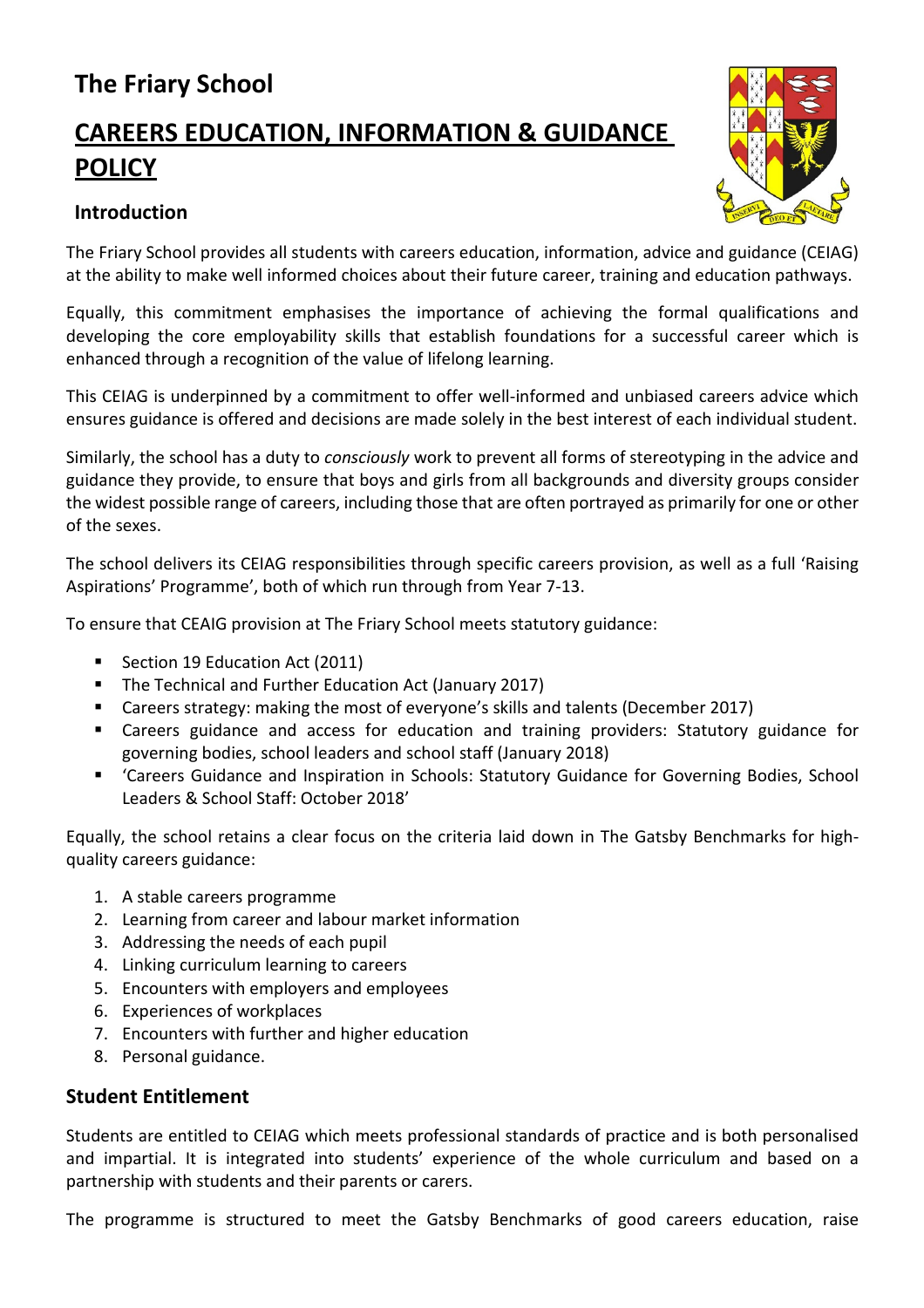aspirations, challenge stereotyping and promote equality and diversity.

The careers programme is designed to meet the needs of Friary students to ensure progression through activities that are appropriate to students' stages of career learning, planning and development.

The primary aims of the Careers Education and Guidance programme are to:

- Help young people develop an understanding of their own and others' strengths, limitations, abilities, potential, personal qualities, needs, attitudes and values
- Help young people investigate opportunities for further learning and employment, make decisions and manage transitions across key stages including financial management
- Ensure that, wherever possible, all young people leave the school with employment, further education or training

Elsewhere, the CEIAG at our school aims to provide students with the skills, knowledge and understanding to support the 3 core aims of the CDI framework for careers, employability and enterprise education:

- Developing yourself through careers, employability and enterprise education
- **EXEC** Learning about careers and the world of work.
- **Developing your career management and employability skills.**

# **CEIAG Provision**

The school's CEIAG provision is co-ordinated and implemented by the following lead staff:

- Carrie Cain Assistant Headteacher and Careers Leader
- **Faye Banks Aspirations Mentor (internal post)**
- Giselle Douglas Careers Advisor (external post)

The schools CEIAG provision includes core support and guidance which is maintained throughout all Key Stages:

#### **Careers & Aspirations Questionnaires:**

All students complete a questionnaire to inform progression, parental meetings, progress reviews and tutor reports.

#### **Careers & Aspirations Focus Weeks:**

Our Focus Week programme sees a range of careers-related events; for example in 2020-201 these include National Careers Week, National Apprenticeships Week, NHS Week, World Teacher's Day, English Tourism Week, etc. These Focus Weeks include Year-specific assemblies, tutor time activities, university visits, employer visits, etc.

#### **Careers & Aspirations in PHSE:**

This programme includes a specific careers-related sessions and online access and training for Unifrog (our online careers and guidance package).

#### **Careers & Aspirations in Curriculum Areas:**

All Year groups have a curriculum road-map for the academic year for each subject area and these include a specific and re-visited link to subject and related career progression.

#### **Partnership Evenings:**

These parents evenings include Year-specific information on a range of topics related to the respective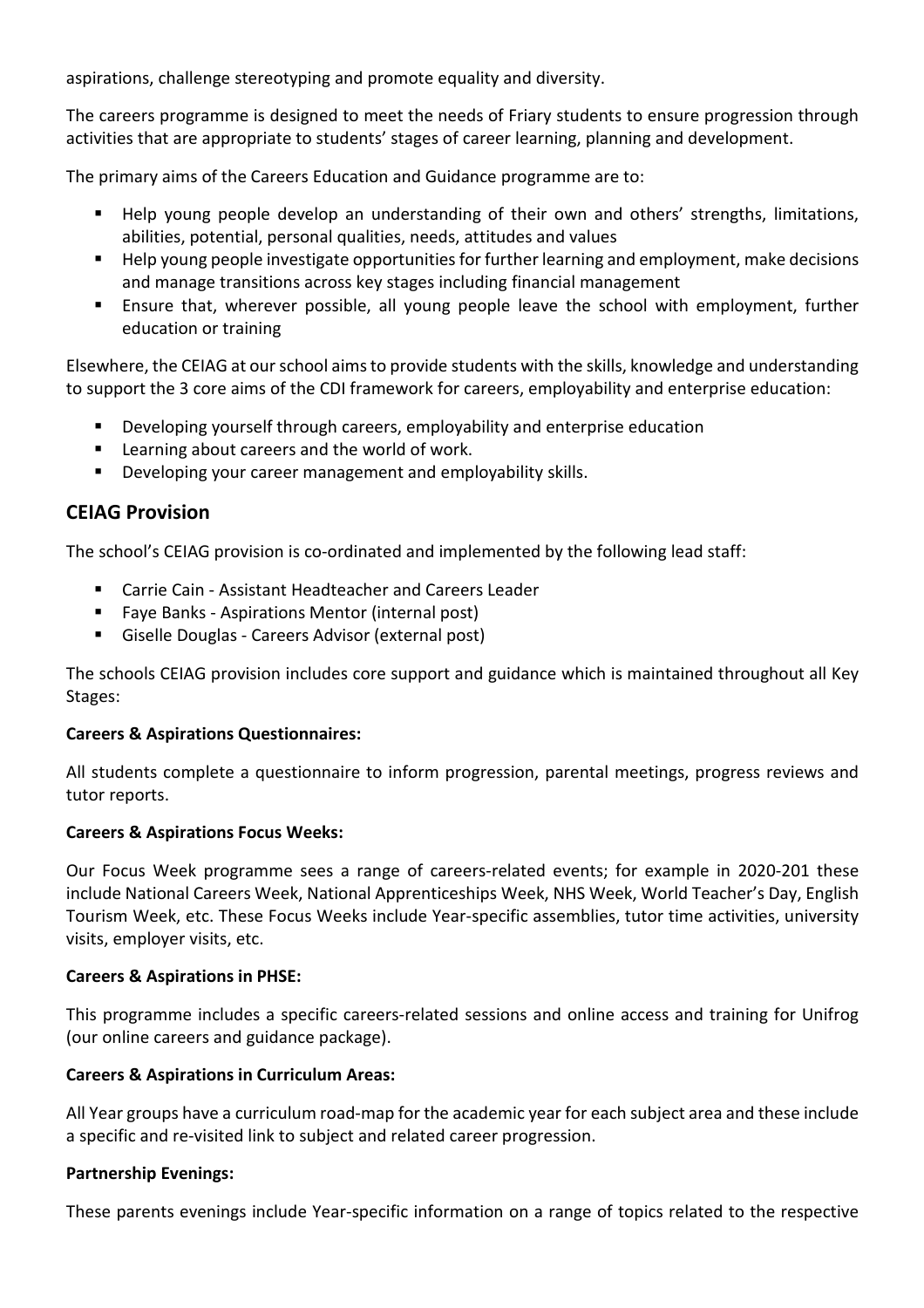year group and invariably include sessions related to careers / aspirations.

# **Achievement Concern Evenings (ACE):**

These student / parent evenings see individual students called in to discuss their progression, next step options, and the benchmarks they need to achieve to enable them to secure their preferred placements.

## **Careers & Aspirations in Guest Speakers:**

There are a wide and varied range of guest speakers and externally-led activities which take place throughout the school year which give targeted students an insight into careers; Eg - restaurant events, university stalls, Old Boys/Girls Network, etc.

Additionally, there are Year specific interventions which age / stage appropriate:

#### **Year 8 Character Award:**

This internal award focus on the FRIARY (Friendship - Responsibility - Independence - Aspiration - Resilience - You) Ethic and contributes to the building of long-term life and work skills.

#### **Year 9 Pathways Evenings:**

This student / parent evening includes specific guidance for Key Stage Four courses, but also sees apprenticeship and university providers in attendance.

#### **Year 10 Mock Interviews:**

These mock interviews are led by community business leaders and include a pre-guidance session, as well as the actual interview experience.

#### **Year 10 Careers Fair:**

This event sees a range of external employers, providers and organisations come into school to offer guidance, support and challenge to students.

#### **KS4 Volunteers Fair:**

This event sees a range of external employers, providers and organisations come into school to present and extol the benefits of voluntary work for CV and career development.

#### **KS4 Apprenticeship Guidance:**

This programme includes meetings with apprenticeship providers and support with routes and applications.

#### **Y11 Sixth Form Open Evening:**

This student / parent evening includes specific guidance for Sixth Form courses, but also sees apprenticeship and university providers in attendance.

#### **Y11 Employability Workshops:**

These targeted workshops see business leaders come into school to run sessions with specific students as they head towards the workplace and their final exams.

#### **Y11 RONI Interventions:**

The careers and aspirations team utilises the RONI and internal data to target students at risk of being NEET and puts strategies in place to prevent this.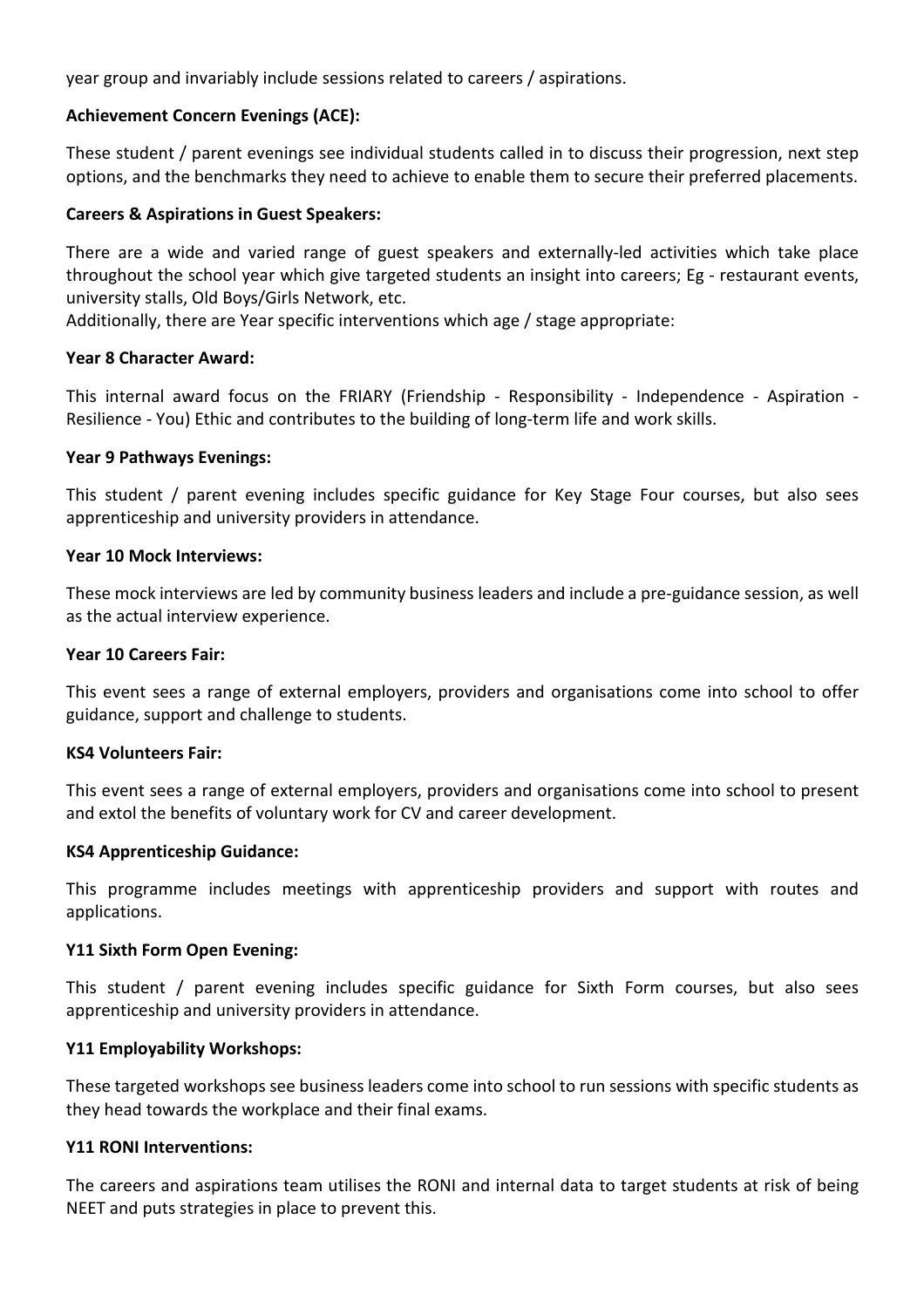# **Year 11 Raising Participation University Visits:**

These visitors are for targeted students who have the potential to attend a university but shows signs of lacking the aspiration, parental support or commitment to do so without intervention.

# **Year 11 Participation Plans for Entrust / Staffordshire County Council:**

To administer the Participation Plans for Year 11 and to pass them on to Entrust. (NB - Entrust will then ensure that they are passed onto employers or education/training providers)

#### **Year 12 Mock Interviews:**

These mock interviews are led by community business leaders and include a pre-guidance session, as well as the actual interview experience.

## **Year 12 UCAS Evening:**

This student / parent evening runs the UCAS application process, as well as offering external specialist session on issues relating to funding, linked universities, etc.

## **Year 12 Work Experience:**

This week-long work experience placement takes place at the end of Year 12 and all students engage in the programme.

## **Year 13 UCAS Applications Programme:**

All Y13 students applying to university benefit from a tailored checking and support programme designed to support their application. This also extends out to include Oxbridge applications, veterinary courses, etc.

# **Sixth Form Apprenticeship Guidance:**

This programme includes meetings with apprenticeship providers and support with routes and applications.

# **Key Stage CEIAG Commitments**

These strategies, events and programmes ensure that each student can expect have had the opportunity to undertake and develop the following by the end of each Key Stage:

#### **By the End of Key Stage 3:**

- begin to develop an awareness of your individual skills, strengths and preferred learning styles in relation to post-16 pathways and future career goals; Eg - curriculum road maps, parents evenings, etc
- be able to access careers resources via the library, Unifrog and guest speakers / visitors
- gained an internal accreditation for life / work skills; Ie Y8 Character Award
- receive careers lessons within PSHE lessons and Focus Weeks
- receive careers information and on-going support from staff such as tutor, aspirations mentors and external visitors
- take part in a Pathways event where you can access information about different careers, future education, curriculum areas and the implications of studying specific subjects in Key Stage 4
- have been given the opportunity to have a meeting with a qualified, independent and impartial careers guidance adviser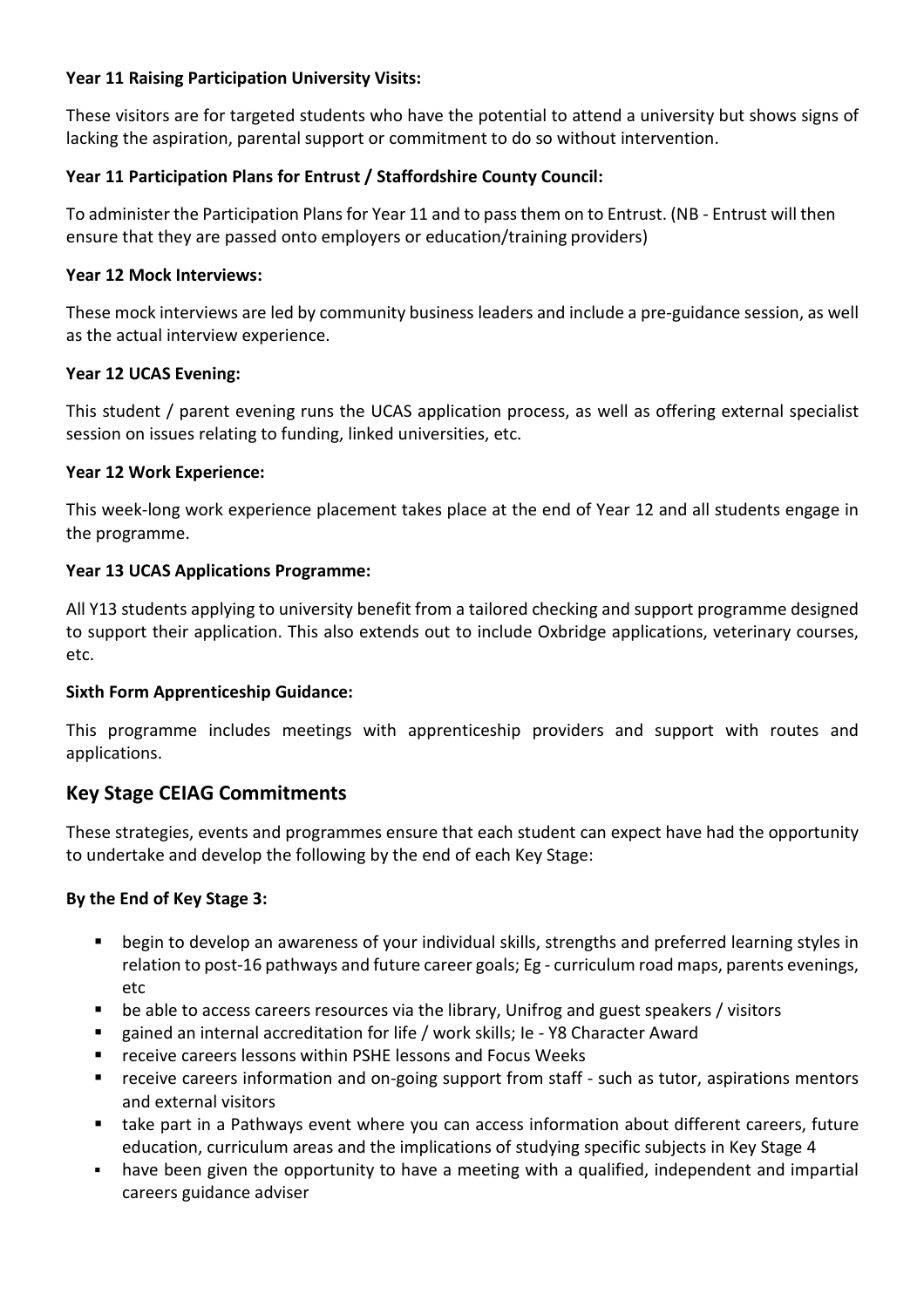# **By the End of Key Stage 4:**

- experience careers education, focused on your development, labour market awareness, educational pathways and employability skills, as part of our Focus Week programme which includes, Drop-Down Days, assemblies, tutor time activities, etc
- be offered at least one individual appointment with a qualified, independent, impartial careers adviser
- **devise a clear action plan towards your career goals**
- have taken part in a CEIAG activity
- have listened to talks on different careers
- have been given the opportunity to speak to representatives from various sectors of the world of work
- have developed financial capability skills
- have produced and reviewed a curriculum vitae
- have written a formal letter, e.g. covering letter
- been given impartial advice and guidance on post-16 education, employment and training and apprenticeship options
- develop presentation and interview skills
- be able to access careers information and resources via the library and Unifrog package
- be offered the opportunity to take part in taster days/ sessions
- have visited or spoken to representatives of further or higher education institutions, such as universities
- have opportunities to evaluate individual achievements; Eg via ACE Meetings, SLT appointments, etc

# **By the End of Key Stage 5:**

- be offered at least one individual appointment with a qualified, independent, impartial careers adviser
- participate in an enrichment and tutorial programme focused on your personal development
- be given the opportunity to set targets and review your progress through on-going support from your tutor and subject teachers
- **develop independent research skills**
- take part in Year 12 Work Experience Week
- meet university representatives
- **•** have the opportunity to meet apprenticeship providers
- be given the opportunity to visit universities
- have the opportunity to volunteer or take part in work experience
- receive information on higher education taster days, apprenticeship vacancies and job opportunities
- understand the UCAS process and be able to research different universities and courses using online resources
- receive information and support with financial planning for university, work and training
- write a personal statement for a UCAS, apprenticeship or job application
- have been mentored through the university application process or supported with job or training applications
- have access to information on how to apply for internships, sponsorships or Gap Year placements
- be given the opportunity to take part in enterprise and challenge activities

# **Monitoring, Review, Evaluation & Development of CEIAG**

Our partnerships are reviewed regularly by the Careers Lead and funding and other resources are directed to support features and developments which further enhance provision: